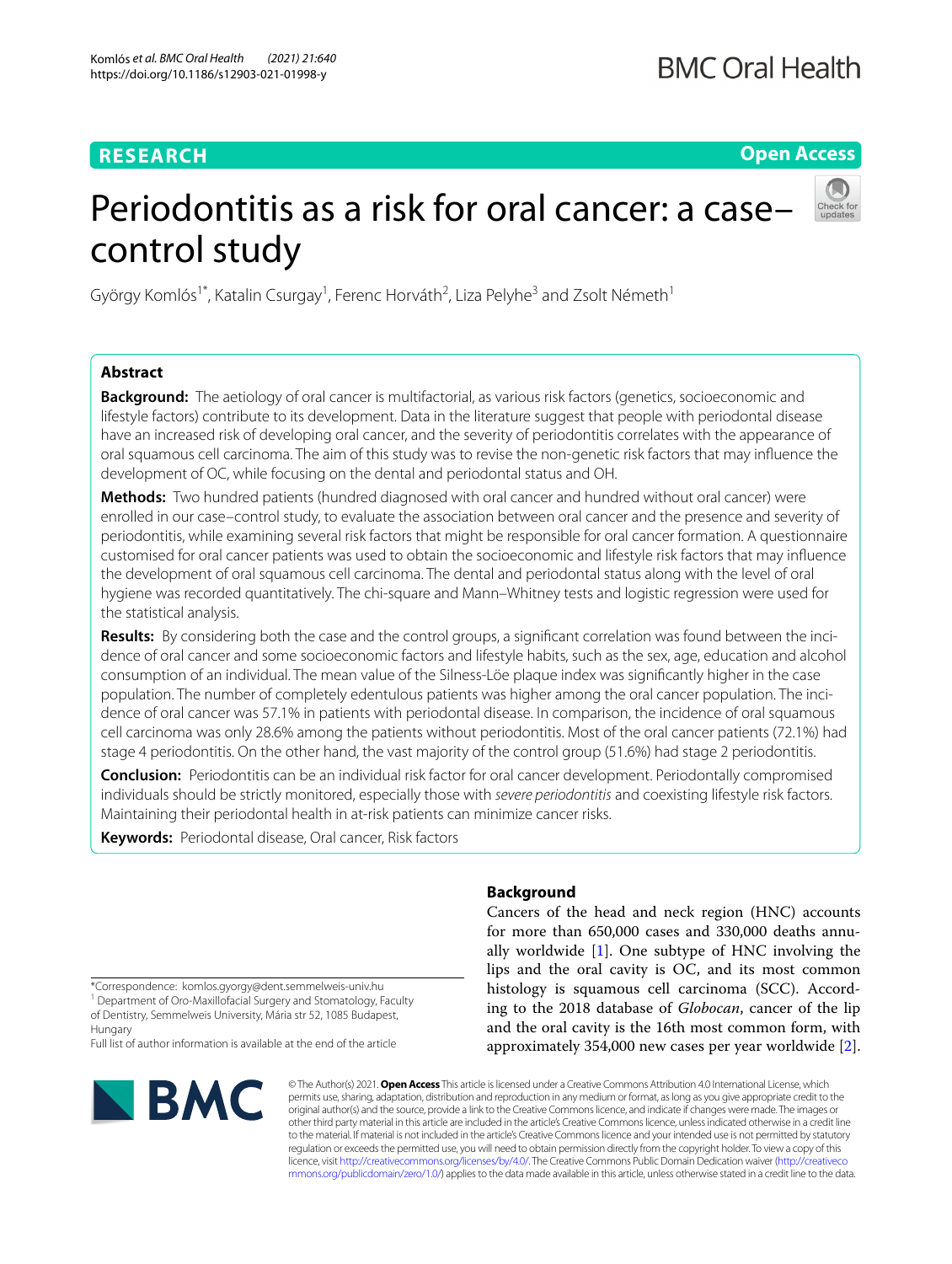The *Hungarian Cancer Registry* reported 1449 patients treated with OC in *Hungary* in 2017 [\[3](#page-7-2)]. It has already been suggested that the aetiology of OC is multifactorial. Alcohol consumption and smoking are two of the most important risk factors [\[4\]](#page-7-3). In most epidemiological studies, heavy drinking is associated with a signifcantly elevated risk that is independent of smoking [[5\]](#page-7-4). A case– control study published in 2018 revealed that there is an inverse association between the risk of oral cavity SCC and low education and income satisfaction [[6\]](#page-7-5). Associations were observed between the oral hygiene (OH) indicators and the appearance of OC, independent of alcohol consumption and cigarette smoking  $[7]$  $[7]$ . The evidence in the literature clearly proves that OC is more common in males than in females [[8\]](#page-7-7). Recent data showed that periodontitis associated with bad OH can be a causative factor of OC  $[9]$  $[9]$ . There is a link between the incidence of oral SCC and ageing, which is a common risk factor for periodontal disease (PD) [[10](#page-7-9)],[11.](#page-7-10) Some large prospective trials showed that people with periodontal disease had an increased risk of developing OC  $[12]13$ . The currently available data in the literature strongly support that periodontal disease can be an independent risk factor for OC [[14\]](#page-7-12). In a cohort study, *Tezal* et al*.* found an increased incidence of oral tumours in patients with greater than 1.5 mm clinical attachment loss (CAL) [[15\]](#page-7-13). Based on the observation of Al-Hebshi et al., periodontal pathogens such as *Fusobacterium nucleatum* and *Porphyromonas gingivalis* are often isolated from oral neoplasms [\[16](#page-7-14)]*.* According to a huge bibliographic research carried out selecting articles published until 2020, *Porphyromonas gingivalis, a member of red complex consortium of Gramnegative anaerobs* was suggest to play an important role in OC development  $[17]$  $[17]$ . The currently available evidence also indicates that periodontal lesions contain important infammatory mediators that may be associated with carcinogenesis [\[18](#page-7-16), [19\]](#page-7-17). In periodontal disease a constant systemic infammation is sustained, increasing plasma levels of acute phase proteins and proinfammatory cytokines  $[20]$  $[20]$ . The development of a malignant lesion can be associated with infammation itself, peculiarly as it causes oxidative damage on the cell's  $DNA$   $[21]$ . The link between OC and tooth loss, or periodontal disease, was evaluated in some studies. Most of them found a signifcantly increased risk of OC associated with increased tooth loss or other parameters of periodontitis even after the parameters were adjusted for the use of tobacco and alcohol [\[22\]](#page-7-20). Recent evidence also suggests that the alteration of the oral microbiome in periodontal diseases may create an environment, that subserves the development of oral SCC. Therefore, the severity of periodontitis may be associated with the evolution of oral carcinoma [\[23](#page-7-21)]. The aim of this study was to revise the non-genetic risk factors that may infuence the development of OC, while focusing on the dental and periodontal status and OH.

#### **Methods**

In this case–control study, a group of patients with OC was compared to a group of patients who did not have OC. The presence and the *severity* of periodontitis in correlation with the appearance of OC was examined. Patients who were 18–90 years old and were examined and/or treated at the Department of Oro-Maxillofacial Surgery and Stomatology at the Semmelweis University were recruited and enrolled in this research. In this study, 200 patients were included altogether. Patients were selected independently of their periodontal status. The case group consisted of 100 patients who had a histologically confrmed diagnosis of OSCC. In contrast, the control group consisted of the other 100 patients who did not have OC in their medical history. Patients were selected regardless of the presence of bad habits (smoking and alcohol consumption). In the case group, patients were selected with a histologically confrmed diagnosis of oral SCC (in the upper lip, lower lip, bucca, gingiva, tongue, sublingual region or palate) independent of their sex, age and the localization/extent of the malignant lesion. All the individuals with potentially malignant disorders or cancers other than SCC were excluded from this population. In addition, the exclusion criterion consisted of all cancers whose appearance difered from the previously named sites of the head and neck region. Patients were not excluded with SCC that appeared on multiple sites of the oral cavity at the same time. Patients enrolled in the control group were seen at our department for the treatment of other, non-malignant diseases. They were randomly selected to be added to this population, independent of their age and sex. A computer-generated randomization scheme was used to allocate patients from an existing database of the Department of Oro-Maxillofacial Surgery and Stomatology at the Semmelweis University to the case and control groups in between January of 2017 and June of 2019. Out of patients appearing within a given half a year we randomly selected 20 with OC and 20 without OC. This is how we could ensure 100– 100 patients in the two groups within the time frame of 2.5 years. Patients who had OC in their medical history were excluded from the control group. Patients who were illiterate and patients who were unable to answer the questions of the survey by themselves were not selected to participate in this study. All the individuals who did not fll out the questionnaire successfully were excluded from the study. Multivariable examination was performed with a questionnaire customised for OC patients. The questionnaire was designed in cooperation with the Department of Public Health at Semmelweis University.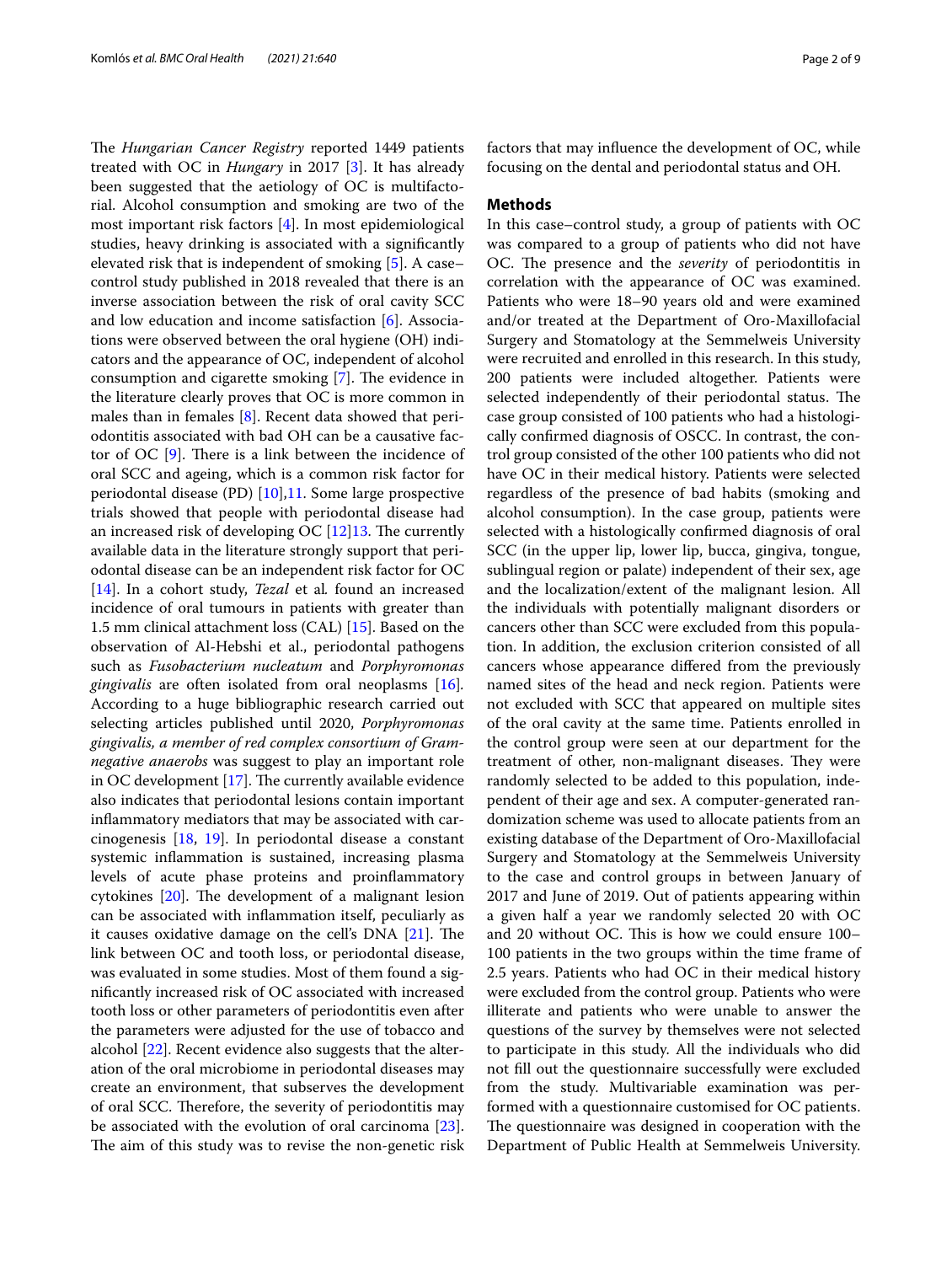#### <span id="page-2-1"></span>**Table 1** Staging of periodontitis

|          | Periodontitis Stage I                                     |               | Stage II | Stage III                | <b>Stage IV</b>         |
|----------|-----------------------------------------------------------|---------------|----------|--------------------------|-------------------------|
| Severity | Interdental<br>CAL (at the<br>site of great-<br>est loss) | $1-2$ mm      |          | $3-4$ mm $>5$ mm $>5$ mm |                         |
|          | Tooth loss<br>(due to peri-<br>odontitis)                 | No tooth loss |          |                          | $<$ 4 teeth $>$ 5 teeth |

Criteria to determine the severity of periodontitis according to the *World Workshop on the Classifcation of Periodontal and Peri-Implant Diseases and Conditions* in 2017

The classification of certain groups according to the observed risk factors is shown in Table [2](#page-2-0). In the course of clinical examination, the dental status of the patients was

recorded with the DMF-index in compliance with the criteria of the *World Health Organisation* (WHO) [\[24](#page-7-22)]. The stage of OH was defined by using the Silness-Löe plaque index (SLPI). For the evaluation of the periodontal state, the probing pocket depth (PPD) and clinical attachment loss (CAL) were calculated from the measurements performed on 6 points next to each tooth (the buccal, mesiobuccal, distobuccal, lingual/palatal, distolingual/ distopalatal, and mesiolingual/mesiopalatal points). The average of the observed bleeding on probing (BOP) data was calculated. A *Williams* periodontal probe was used for the measurements. To eliminate measurement errors, all assessments were performed by the same dentist, who was aware of the study protocol. The severity of periodontitis was determined according to the classifcation created by the *World Workshop on the Classifcation of* 

<span id="page-2-0"></span>**Table 2** The examined socioeconomic risk factors and lifestyle habits in the case and the control groups are shown. *p* Value was calculated by *chi-square tests.* The 'bold' *p* values show signifcant diferences

|                         |                                     | Case           | Control        | p value |
|-------------------------|-------------------------------------|----------------|----------------|---------|
| Age (%)                 | Above 50                            | 87             | 37             | 0.00    |
|                         | Below 50                            | 13             | 63             |         |
| Sex (%)                 | Male                                | 66             | 48             | 0.01    |
|                         | Female                              | 33             | 52             |         |
| Marital status (%)      | Single                              | 14             | 45             | 0.00    |
|                         | Married                             | 49             | 39             |         |
|                         | Widow(er)                           | 18             | $\overline{4}$ |         |
|                         | Divorced                            | 19             | 12             |         |
| Occupation (%)          | Currently working                   | 43             | 63             | 0.00    |
|                         | Unemployed                          | $\overline{4}$ | $\overline{4}$ |         |
|                         | Housewife/homemaker                 | $\overline{2}$ | $\mathbf{1}$   |         |
|                         | Retired                             | 49             | 20             |         |
|                         | Disabled                            | $\overline{2}$ | 5              |         |
|                         | Student                             | 0              | $\overline{7}$ |         |
| Education (%)           | Elementary school                   | 23             | 11             | 0.03    |
|                         | Secondary school                    | 62             | 63             |         |
|                         | High school                         | 15             | 26             |         |
| Income (%)              | Good                                | 22             | 24             | 0.15    |
|                         | Proper                              | 58             | 66             |         |
|                         | Low                                 | 20             | 10             |         |
| Smoking habit (%)       | Current smoker                      | 47             | 43             | 0.16    |
|                         | Has not smoked for Less than a year | 13             | 8              |         |
|                         | Has not smoked for More than a year | 22             | 18             |         |
|                         | Never                               | 18             | 31             |         |
| Passive smoking (%)     | At home                             | 66             | 63             | 0.73    |
|                         | Outside of home                     | 60             | 58             | 0.88    |
| Alcohol consumption (%) | Daily                               | 18             | 6              | 0.03    |
|                         | Weekly                              | 24             | 19             |         |
|                         | Monthly                             | 13             | 24             |         |
|                         | Never                               | 45             | 51             |         |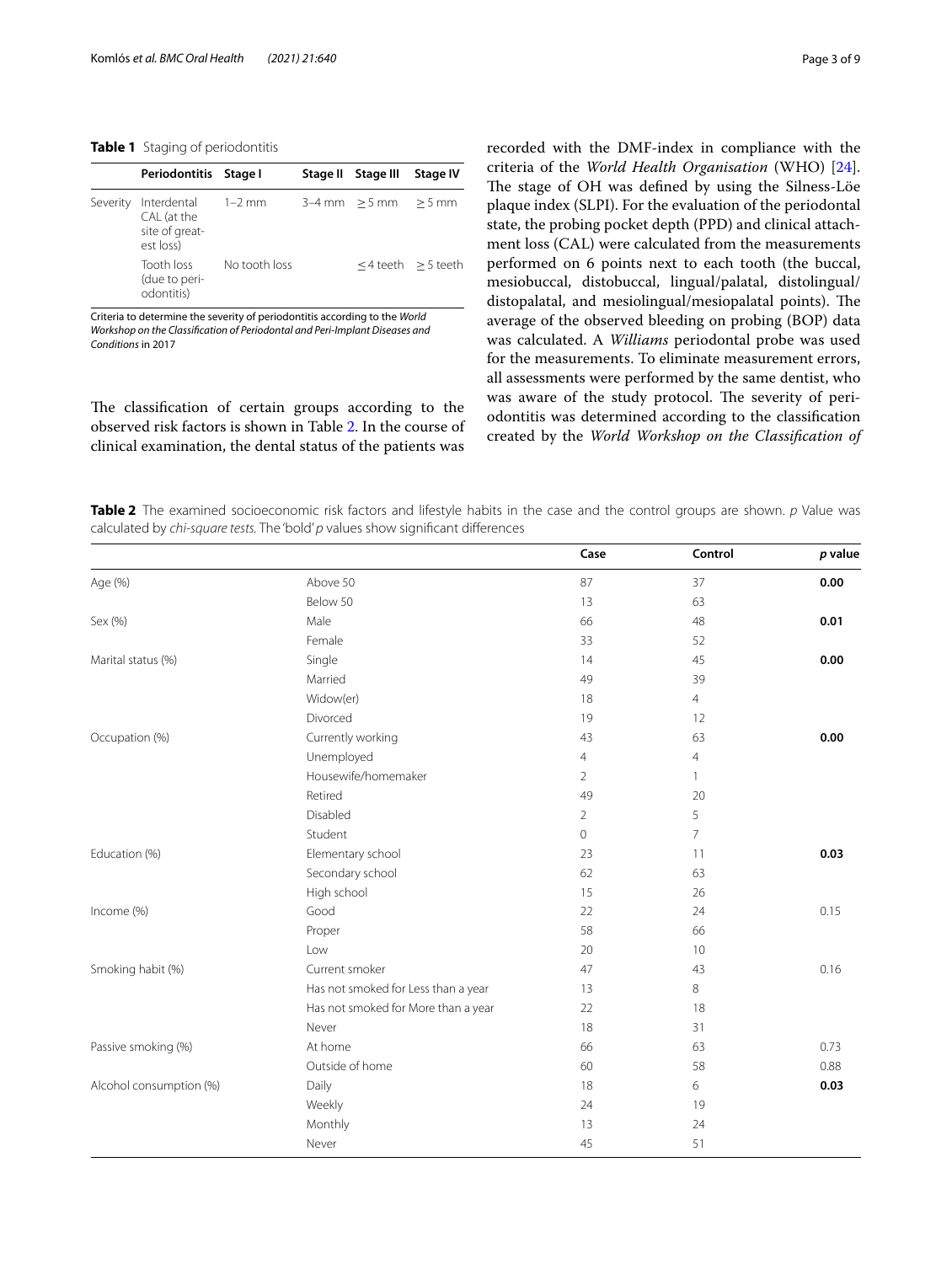*Periodontal and Peri-Implant Diseases and Conditions* in 2017  $[25]$  $[25]$  $[25]$ . The criteria of determining the severity of periodontitis are shown in Table [1.](#page-2-1)

The exact OC localisation was registered. To ensure the anonymity of our study participants, the patients individually attached the registration form containing the measured and calculated data of the oral status of the patient to the completed questionnaires and placed them into a labelled and sealed container. The container was opened when the study population reached 200 individuals. Data were registered by GYK. Patients were informed about the aim and the course of the study orally and in written form. Written informed consent was signed by all the participants. The essential oncologic treatment of the patients was taken place at the Department of Oro-Maxillofacial Surgery and Stomatology at the Semmelweis University. For conservative dental treatment and the treatment of the periodontal disease, patients were referred to their dentists  $/$  a specialist. The necessary ethical approval for our study was approved by the *Semmelweis University Regional and Institutional Committee of Science and Research Ethics* (reference number: 252/2016; date of registration: 16.12.2016). Using *SPSS Statistics 22* (IBM Corporation, Armonk, New York, USA) programme package and *Microsoft Office Excel 2007* (Microsoft Corporation, Redmond, Washington, USA), *chi-square tests, Mann–Whitney tests and logistic regression* were performed for the statistical analysis. The chi-square test is a statistical test that can be used to analyse the relationship between two quality variables. It was used in case of nominal and ordinal variables. In case of two scale type variables, *Mann–Whitney tests was used to detect signifcant diferences between them.* A *p* value less than 0.05 was accepted as statistically signifcant.

### **Results**

#### **Evaluation of the socioeconomic and lifestyle risk factors**

The vast majority of oral SCCs were detected on the tongue (27%). This was followed by the cancer of the sublingual region and the gingiva (18% and 11%). Lower OC values were distributed between the lips, palate, and cheeks. Six cases were registered in which cancer of the sublingual region and the tongue appeared together at the same time  $(6\%)$ . The study population was predominantly married male individuals over the age of 50.

Most of the individuals had fnished secondary school (62%), and they were currently working (53%). Patients of the case group were mostly above the age of 50. The division of male and female patients in the case population was 66:33. One patient did not keep record his or her sex. Sixty-three percent of the patients in the control group were under the age of 50, and the division between sexes was 48% males and 52% females. A signifcant correlation was found between the development of OC and the sex of the patient  $(p=0.008)$ , and between the development of OC and the age of the patient  $(p=0)$ . There were significant differences in the age  $(p=0)$  and sex  $(p=0.01)$ between the case and control groups. There was no signifcant correlation detected in between age and sex  $(p=0.055)$ . A correlation was recorded between the marital status and the appearance of the oral SCC. The vast majority of the case group patients were married (49%), in contrast to the control group, where most of the individuals were single (45%). A correlation was found in between the development of OC and the educational level. The proportion of less-educated patients was similar in the two groups; however, the incidence of the oral SCC was almost twice as high in the less-educated individuals (67.6%/32.4%); there was an inverse relationship for highly educated patients. In the case group, the development of OC was related to a lower education. Patients of the entire population described their income as sufficient  $(61.5\%)$ . There was no considerable difference in the level of income among the two groups. In the case group, there was no correlation between the smoking habits and the incidence of OC. A total of 44.4% of the patients in the case group were considered current smokers. Among the case group individuals that were current smokers, the patients who smoked less than 20 cigarettes a day had a higher rate of OC. There was no significant correlation between passive smoking and the development of OC. On the other hand, there was a signifcant correlation between the development of oral SCC and the amount of alcohol intake  $(p=0.026)$ . Heavy drinking was an independent risk factor for the development of OC in our study. The examined socioeconomic risk factors and lifestyle habits are shown in Table [2](#page-2-0).

## **Evaluation of the oral status**

Analysis of the dental status showed there were more completely edentulous patients in the case group than in the control group. A total of 88.2% of the completely edentulous patients had OC. The rate of filled teeth  $(F)$ was signifcantly higher in the control group than in the case group, in which the rate of missing teeth (M) was higher. Regarding the number of decayed teeth (D), no signifcant diference was detected between the two groups. The mean value of DMFT in the case group was  $21.65 \pm 8.46$ , in contrast to the case group, in which it was  $14.18 \pm 8.26$ . A significant correlation was detected between the incidence of OC and periodontitis. The appearance of oral SCC was 57.1% among patients with periodontitis. On the other hand, the incidence of OC was only 28.6% among patients without periodontal disease. A signifcant correlation was observed between the severity of PD, the periodontal stage, and OC. Most of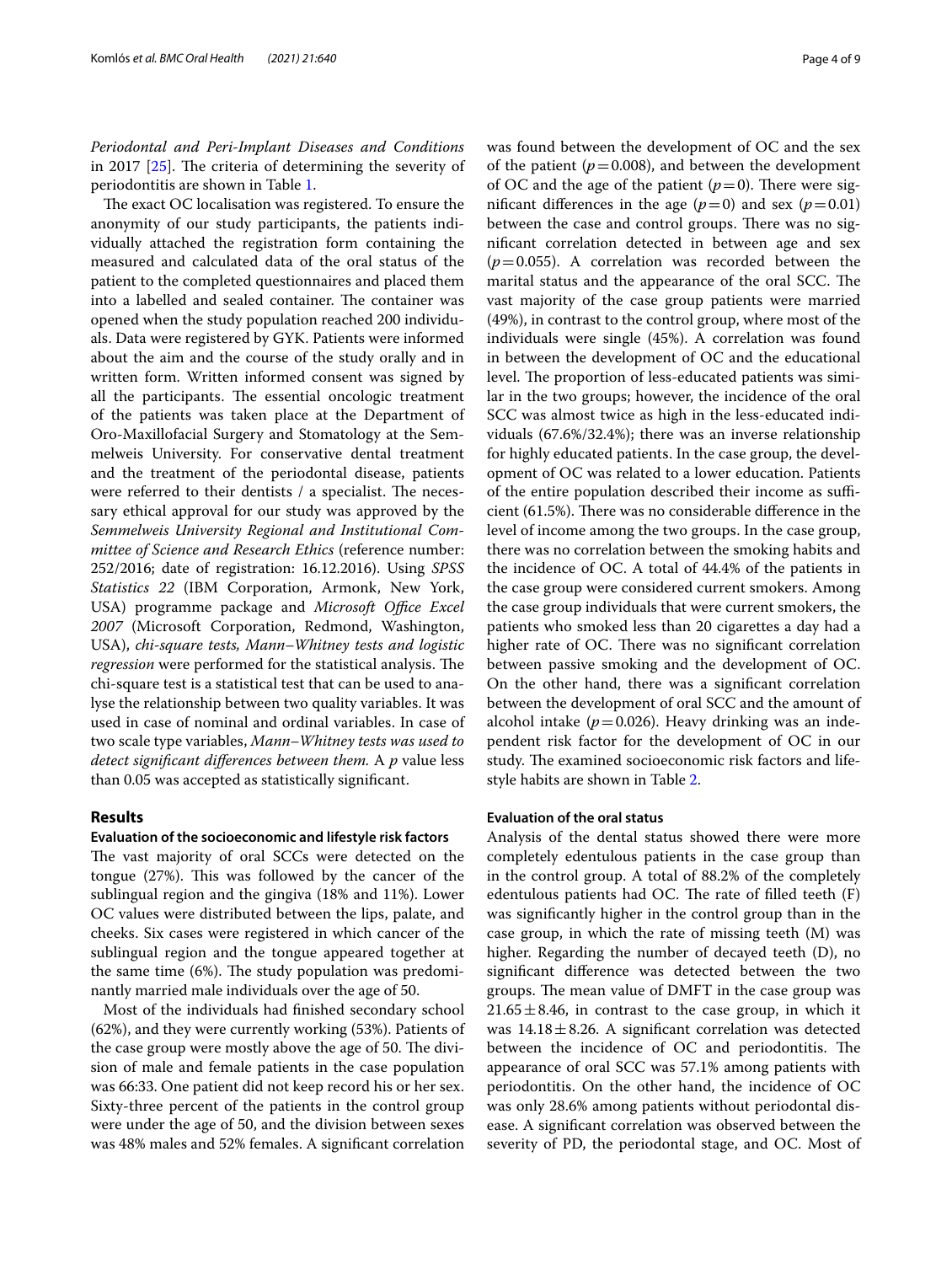the OC patients had stage 4 periodontitis (72.1% in the case group), in contrast to the control group, in which most of the individuals had stage 2 periodontitis (51.6%). In comparing the case and the control groups, the incidence of OC increased with the severity of periodontitis: the appearance of OC was more common in patients with higher levels of periodontal disease. There was a signifcant diference in the clinical attachment loss (CAL) and probing pocket depth (PPD) between the two groups examined. Both of the previously named values were higher in the case group. The mean value of CAL in the case group was  $6.2 \pm 1.3$ . This value was  $2.8 \pm 1.1$  in the control group. The mean value of PPD among patients with oral SCC was  $5.6 \pm 1.3$ , and it was  $2.5 \pm 1.1$  in the non-cancer population (Fig. [1.](#page-4-0))

There was no significant difference between the two groups in the BOP data  $(p=0.09)$ . The mean BOP value among the OC population was  $44.9 \pm 30.4$ , and it was  $31.4 \pm 23.2$  in the control population. The index describing oral hygiene (Silness-Löe plaque index) showed a signifcant diference in between the case and the control groups. The mean value of SLPI was  $2.6 \pm 0.8$  in the case group, and in contrast, it was  $1.6 \pm 0.9$  in the control group. The oral status in the case and the control group is compared in Table [3.](#page-4-1) Logistic regression analysis proved that the rate of periodontitis and its severity remained statistically signifcant even after adjusting for smoking and alcohol consumption. According to our study, periodontitis appears to be an individual risk factor for OC development. The influence of different smoking habits and alcohol consumption on the oral health status is shown in Table [4](#page-5-0). The highest values were detected among the patients with daily alcohol consumption who did not smoke for more than a year.

<span id="page-4-1"></span>

|               | Table 3 Comparison of the oral status in the case and in the |  |  |  |  |  |
|---------------|--------------------------------------------------------------|--|--|--|--|--|
| control group |                                                              |  |  |  |  |  |

|                       |    | Case           | Control        | p value |
|-----------------------|----|----------------|----------------|---------|
| Periodontal stage (%) |    | 0              | 8              | 0.00    |
|                       | Ш  | 0              | 17             |         |
|                       | Ш  | 14             | 4              |         |
|                       | IV | 47             | $\mathfrak{D}$ |         |
| CAL (mm)              |    | $6.2 + 1.3$    | $2.8 + 1.1$    | 0.00    |
| PPD (mm)              |    | $5.6 + 1.3$    | $2.5 + 1.1$    | 0.00    |
| BOP (%)               |    | $44.9 + 30.4$  | $31.4 + 23.2$  | 0.09    |
| SI <sub>PI</sub>      |    | $2.6 + 0.8$    | $1.6 + 0.9$    | 0.00    |
| DMFT index            |    | $21.65 + 8.46$ | $14.18 + 8.26$ | 0.00    |
|                       |    |                |                |         |

The oral status of the patients in the case and the control group is compared according to periodontal stage, clinical attachment loss (CAL), periodontal pocket depth (PPD), bleeding on probing (BOP), Silness-Löe plaque index and DMFT index (decayed, missing and flled teeth). *p* value was calculated by *chi-square tests* in case of periodontal stage (%), and it was calculated by *Mann–Whitney tests* in all the other cases. The 'bold' *p* values show signifcant diferences

#### **Discussion**

Ever since *Seymour* stated in 2010 that poor oral hygiene may afect the risk of OC, a link between PD and the development of OC has been suspected [[26\]](#page-7-24). Periodontitis is an infammatory process afecting the supporting structure of the teeth, including the gingiva, periodontal ligaments and the bone [[27](#page-7-25)]. Elevated plasma levels of several proinfammatory cytokines, acute phase proteins and proteinases can be observed in periodontal disease [ $28$ ]. The development of a malignant lesion can be associated with infammation itself, peculiarly as it causes oxidative damage on the cell's  $DNA$   $[21]$  $[21]$ . The recent studies of *Gopinath* et al. *and Geng* et al. on the development of OC suggests that there is a direct link between periodontal pathogens and the carcinogenesis [[29,](#page-7-27) [30\]](#page-7-28). In

<span id="page-4-0"></span>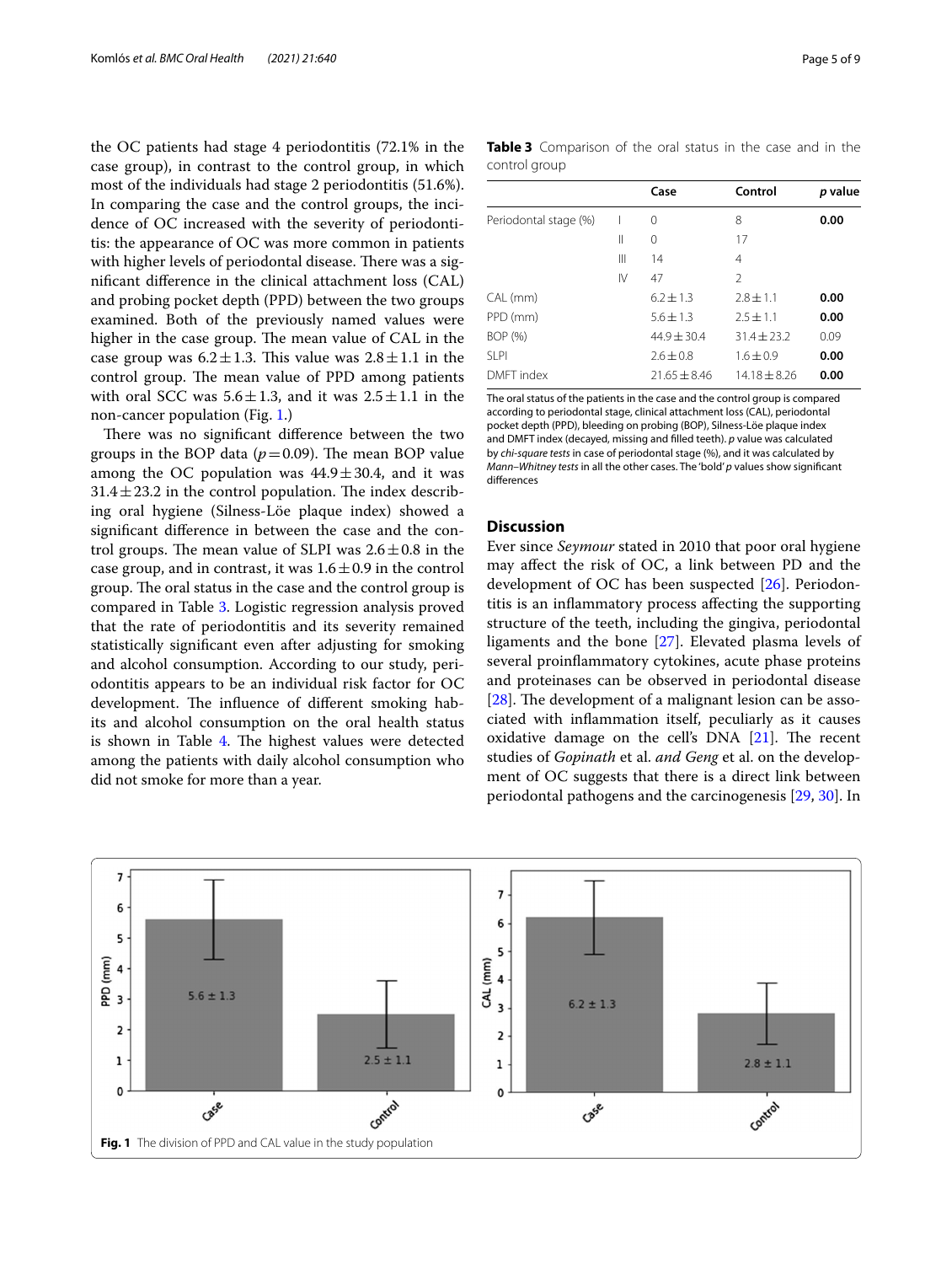<span id="page-5-0"></span>**Table 4** The oral health status of the 200 patients with information on smoking and alcohol consumption

|                     |         |             | Smoking habit         |                                        |                                        |                 |
|---------------------|---------|-------------|-----------------------|----------------------------------------|----------------------------------------|-----------------|
|                     |         |             | <b>Current smoker</b> | Has not smoked for<br>less than a year | Has not smoked for<br>more than a year | <b>Never</b>    |
| Alcohol consumption | Daily   | Stage       | $3.0 \pm 0.9$         | n.d                                    | $4.0 \pm 0.0$                          | $4.0 \pm n.d$   |
|                     |         | <b>BOP</b>  | $45.4 \pm 24.4$       | n.d                                    | $75.7 \pm 22.7$                        | $25.0 \pm 35.4$ |
|                     |         | SLPI        | $2.3 \pm 0.9$         | n.d                                    | $3.0 \pm 0.0$                          | $1.3 \pm 1.1$   |
|                     |         | <b>DMFT</b> | $21.9 \pm 9.9$        | $28.0 \pm n.d$                         | $24.6 \pm 5.0$                         | $8.5 \pm 10.6$  |
|                     | Weekly  | Stage       | $2.9 \pm 1.1$         | $2.5 \pm 2.1$                          | $3.3 \pm 0.8$                          | $2.3 \pm 1.5$   |
|                     |         | <b>BOP</b>  | $37.3 \pm 27.9$       | $28.4 \pm 16.6$                        | $38.0 \pm 19.1$                        | $27.6 \pm 26.0$ |
|                     |         | <b>SLPI</b> | $2.3 \pm 0.8$         | $2.1 \pm 0.6$                          | $2.0 \pm 0.8$                          | $1.1 \pm 1.0$   |
|                     |         | <b>DMFT</b> | $20.4 \pm 10.4$       | $20.9 \pm 7.0$                         | $19.2 \pm 9.9$                         | $12.4 \pm 9.1$  |
|                     | Monthly | Stage       | $2.5 \pm 1.2$         | $4.0 \pm n.d$                          | $3.0 \pm n.d$                          | n.d             |
|                     |         | <b>BOP</b>  | $36.7 \pm 14.5$       | $29.6 \pm 32.2$                        | $6.1 \pm 5.5$                          | $28.5 \pm 23.8$ |
|                     |         | SLPI        | $1.9 \pm 0.9$         | $2.1 \pm 1.1$                          | $1.4 \pm 0.8$                          | $1.2 \pm 1.0$   |
|                     |         | <b>DMFT</b> | $14.9 \pm 7.6$        | $18.6 \pm 9.9$                         | $15.2 \pm 6.2$                         | $10.8 \pm 8.2$  |
|                     | Never   | Stage       | $3.0 \pm 1.1$         | $4.0 \pm n.d$                          | $2.0 \pm 1.2$                          | $3.4 \pm 0.9$   |
|                     |         | <b>BOP</b>  | $32.5 \pm 28.9$       | $38.8 \pm 30.2$                        | $31.4 \pm 26.0$                        | $42.0 \pm 29.4$ |
|                     |         | <b>SLPI</b> | $1.8 \pm 0.8$         | $1.8 \pm 1.1$                          | $1.7 \pm 1.1$                          | $2.0 \pm 0.9$   |
|                     |         | <b>DMFT</b> | $17.4 \pm 7.5$        | $18.1 \pm 8.3$                         | $20.4 \pm 9.5$                         | $17.6 \pm 10.2$ |

\* n.d.: no data

The oral health status of the 200 patients is visible in this table with information on smoking and alcohol consumption. In all row, the maximum values were bold. The worst oral health status was detected among the patients with daily alcohol consumption and current smoking habit

the comprehensive systematic review and meta-analysis performed by *Gopinath* et al. in 2020, it was stated, that periodontitis appears to be an individual risk factor for HNC development [[14\]](#page-7-12). Our analysis showed a significant correlation between the incidence of OC and periodontitis, which supports the systematic review published by Fawad et al. in 2016  $[11]$  $[11]$ . As stated by Tezal et al. in 2005, the diversity of study designs, the variable study population and the diferent measuring procedures represent limitations of the studies published on periodontal disease as a risk factor for  $OC$  [[15\]](#page-7-13). The publications on this topic use non-quantitative methods for establishing the diagnosis of PD. The existence of periodontitis was defned by the partial periodontal indexes (CPITN for example), tooth loss, and self-reported periodontal evaluation [[31\]](#page-7-29). Our study involves quantitative measurements and clearly supports the observation of *Qian* et al., that there is an association between tooth loss and the consequential bone resorption and the risk of oral SCC [[32\]](#page-7-30). A high number of completely edentulous patients was registered in the case group. In our whole study population, 88.2% of the completely edentulous patients had OC. During our statistical analysis, we did not connect the edentulousness to the periodontitis, as there was no information existing about the reasons for tooth loss. CAL and PPD were used to evaluate the existence/ lack of periodontitis and its severity (periodontal stage),

ensuring a more reliable result. There is a clear positive link between the severity of periodontitis and the incidence of OC. In the control group, all the PPD and CAL values were higher than those in the case group. This supports the hypothesis of Sahingur et al. that the severity of PD and changes in the oral microbiome creates a suitable environment for the development of oral SCC [\[23](#page-7-21)]. A study by Hormia et al. also suggests that periodontal pockets may be considered reserves for the cytomegalovirus, HPV and Epstein-Barr virus, which are agents that may be associated with OC  $[19]$  $[19]$ . Moreover, according to Colotta et al., periodontal lesions include some inflammatory mediators (for example, IL1- $\beta$  and TNF- $\alpha$ ) associated with carcinogenesis [\[18](#page-7-16)]. Alcohol consumption, ageing, smoking and poor oral hygiene are important risk factors for periodontitis [[33,](#page-7-31) [34](#page-7-32), [35\]](#page-7-33). It should be noted that the same factors can also be associated with carcinogenesis in the oral cavity [\[5](#page-7-4)]. It has already been proven by Jeman et al. that the incidence of OC is higher in developing countries. In these countries, the infrastructure of the health care system, and thus preventive care, is underdeveloped [\[36\]](#page-7-34). According to Babiker et al., more structured preventive programmes would reduce the rate of morbidity and mortality associated with OC [[37\]](#page-7-35). In our study, an association was observed between the incidence of oral SCC and the low education level. Poor levels of OH and smoking can be related to the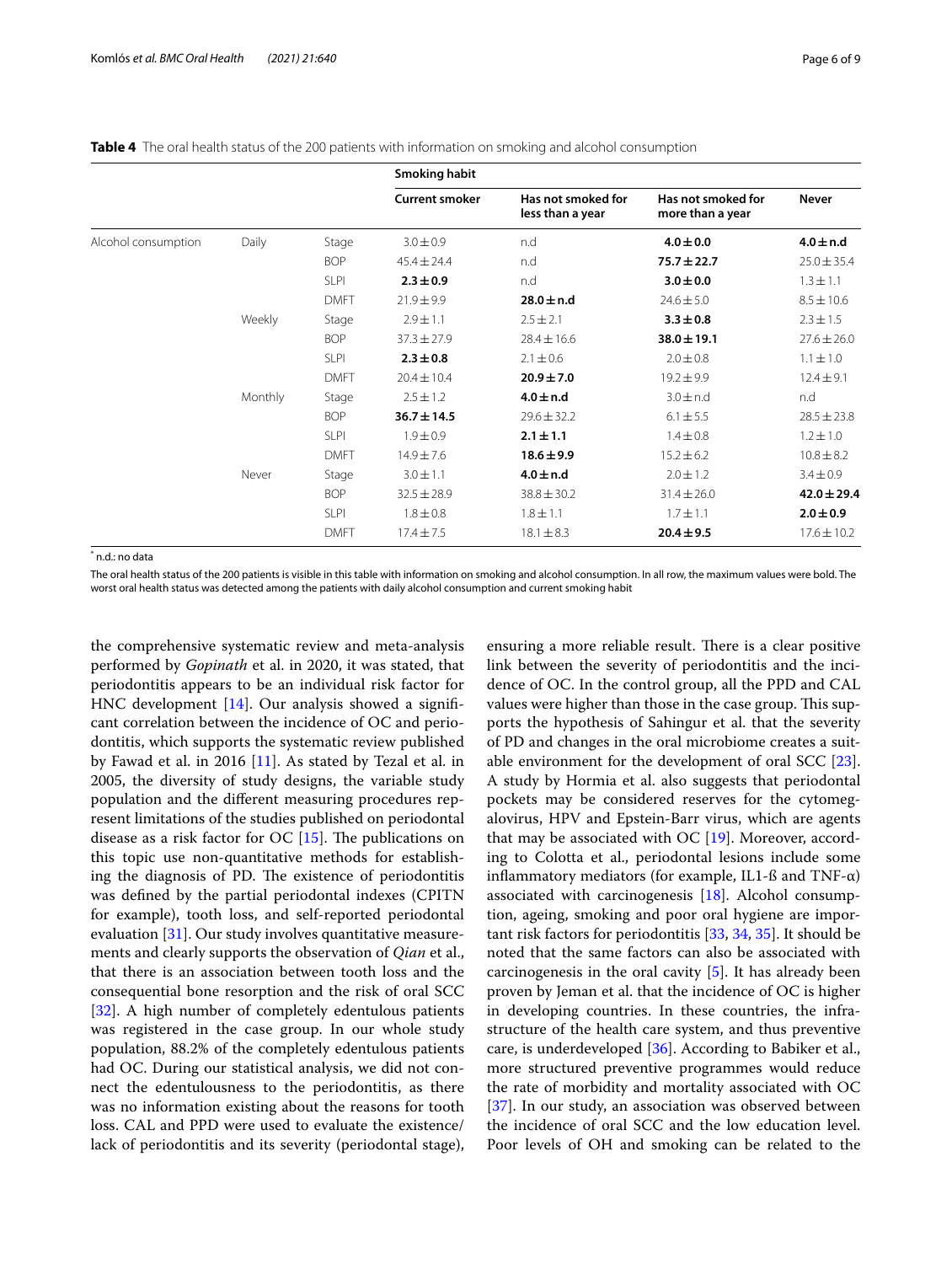low education levels [\[38](#page-7-36)]. Analysing the effect of smoking habits and alcohol consumption on the patients' oral health, it was observed that alcohol consumption has a bigger impact on the oral health status. Our fndings correlate to published data [[39](#page-7-37), [40](#page-7-38)]. According to the observation of Hashim et al., good oral hygiene may reduce the risk of OC  $[7]$  $[7]$ . The degree of OH represented by Silnes-Löe plaque index was signifcantly higher in the case population than in the control population. Our study supports the idea that regular dental visits and sufficient OH can reduce the incidence of OC [\[9](#page-7-8)]. In our study there was a significant difference in age  $(p=0)$  and sex  $(p=0.02)$  between the control and case populations. In this manner, both of these factors infuence the development of OC. There was no statistical correlation between the age and sex  $(p=0.055)$  of the patients, although a higher case number may have changed these marginal values. In our study, there was a link between marital status and the incidence of OC. Forty-nine percent of the case group was married in contrast to the control group, in which 45% of the individuals described themselves as single. In most epidemiological studies, heavy drinking is associated with a signifcantly increased risk of oral SCC independent of from cigarette smoking. According to the observation of Goldstein et al. the risk increases with increased alcohol intake  $[41]$  $[41]$  $[41]$ . There was a signifcant correlation in between the development of oral SCC and the alcohol intake level  $(p=0.026)$ , indicating that heavy drinking was an independent risk factor for the development of OC in our study. In addition, some oral microorganisms metabolize alcohol to carcinogenic acetaldehyde, which may explain the association between alcohol intake, poor oral hygiene and carcinogenesis [[42\]](#page-8-1). Based on the data from the currently available literature, a directly proportional efect occurs between the pack years of tobacco smoking and the risk of OSSC [[43\]](#page-8-2). Contrary to the expected result, there was no signifcant correlation between the smoking habits and the incidence of oral SCC in our study. Forty-four percent of the examined patients in our study were current smokers. Among the current smoker of OC cancer patients, the majority of individuals smoked less than one pack (20 pieces) per day. PD and OC have many common risk factors; however, periodontitis emerges as an individual risk factor in the background of the oral SCC development [[44,](#page-8-3) [45\]](#page-8-4). In our study, it was proven with logistic regression analysis that the rate of periodontitis and its severity remained statistically signifcant even after adjusting for smoking and alcohol consumption. The precise, quantitative measurements for evaluating the periodontal status can be considered as the strength of our study. According to the available articles of the literature, the limitation of the studies published on the same topic was defned to be

the inaccurate measurement procedures. The small number of cases is a limitation of our study and a larger study population may alter the results obtained.

#### **Conclusion**

Poor oral hygiene and the ensuing accumulation of plaque accumulation results in a chronic infammatory process, creating an environment that promotes the development of OC. Our study supports the hypothesis that periodontitis is an individual risk factor for  $OC$ . The risk of the OSCC increases at more severe stages of periodontitis. Periodontal disease is a chronic infammatory condition that may be prevented with regular dental visits and with the maintenance of the OH. Dentists play an important role in preventing oral cancer by evaluating the socioeconomic status of each patient and appraising their lifestyle and habits. Motivating patients at risk of OC to maintain sufficient OH is crucial and easily achievable. Preserving the periodontal health and monitoring the individuals with lifestyle risk factors who are periodontally compromised may minimize the risk of OC.

#### **Abbreviations**

BOP: Bleeding on probing; CAL: Clinical attachment loss; CPITN: Community Periodontal Index for Treatment Needs; DMFT: Decayed, missing and flled teeth; HNC: Head and neck cancer; OC: Oral cancer; OH: Oral hygiene; OSCC: Oral squamous cell carcinoma; PD: Periodontal disease; PPD: Periodontal pocket depth; SCC: Squamous cell carcinoma; SLPI: Silness-Löe plaque index; WHO: World Health Organisation.

#### **Acknowledgements**

Not applicable.

#### **Authors' contributions**

ZSN planned and developed the research. GYK performed the data registration, GYK and KCS wrote the manuscript. FH designed the questionnaire and LP made the statistical analysis from the registered data. All authors read and approved the fnal manuscript.

#### **Funding**

Open Access funding provided by Semmelweis University. The authors declare there was no funding in the design of the study and collections, analysis, and interpretation of data and in writing the manuscript.

#### **Availability of data and materials**

The datasets used and/or analysed during the current study are available from the corresponding author (György Komlós, komlos.gyorgy@dent.semmelweisuniv.hu) on reasonable request.

#### **Declarations**

#### **Ethics approval and consent to participate**

The necessary ethical approval for our study has been consented by the *Semmelweis University Regional and Institutional Committee of Science and Research Ethics* (reference number: 252/2016; date of registration: 16.12.2016). Participants gave written informed consent to participate.

#### **Consent for publication**

Not applicable.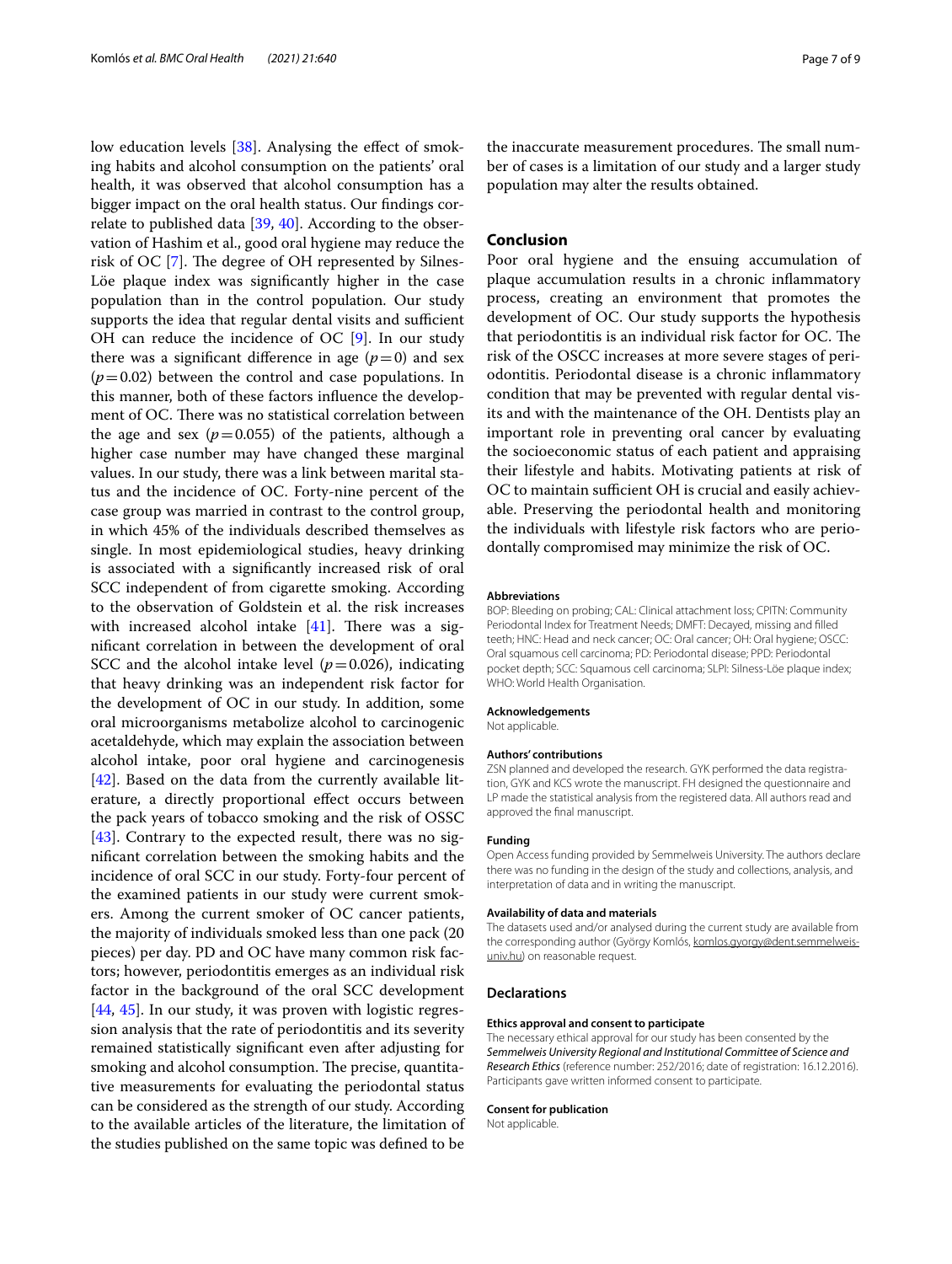#### **Competing interests**

The authors declare that they have no competing interests.

#### **Author details**

<sup>1</sup> Department of Oro-Maxillofacial Surgery and Stomatology, Faculty of Dentistry, Semmelweis University, Mária str 52, 1085 Budapest, Hungary. <sup>2</sup>Department of Public Health, Faculty of Medicine, Semmelweis University, Nagyvárad Sq. 4, 1089 Budapest, Hungary. <sup>3</sup>Independent Researcher, Budapest, Hungary.

## Received: 20 May 2021 Accepted: 24 November 2021

#### **References**

- <span id="page-7-0"></span>1. Dhull AK, Atri R, Dhankhar R, Chauhan AK, Kaushal V. Major risk factors in head and neck cancer: a retrospective analysis of 12-year experiences. World J Oncol. 2018;9:80–4.
- <span id="page-7-1"></span>2. Ferlay J, Colombet M, Soerjomataram I, Mathers C, Parkin DM, Piñeros M, et al. Estimating the global cancer incidence and mortality in 2018: GLOBOCAN sources and methods. Int J Cancer. 2019;144:1941–53.
- <span id="page-7-2"></span>3. webpage | [www.stat.nrr.hu.](http://www.stat.nrr.hu)
- <span id="page-7-3"></span>4. Conway DI, Purkayastha M, Chestnutt IG. The changing epidemiology of oral cancer: Defnitions, trends, and risk factors. Br Dent J. 2018;225:867.
- <span id="page-7-4"></span>5. Johnson NW, Jayasekara P, Amarasinghe AA, Hemantha K. Squamous cell carcinoma and precursor lesions of the oral cavity: Epidemiology and aetiology. Periodontol. 2000;2011(57):19–37.
- <span id="page-7-5"></span>6. Azimi S, Rafeian N, Manifar S, Ghorbani Z, Tennant M, Kruger E. Socioeconomic determinants as risk factors for squamous cell carcinoma of the head and neck: a case-control study in Iran. Br J Oral Maxillofac Surg. 2018;56:304–9.
- <span id="page-7-6"></span>7. Hashim D, Sartori S, Brennan P, Curado MP, Wünsch-Filho V, Divaris K, et al. The role of oral hygiene in head and neck cancer: Results from International Head and Neck Cancer Epidemiology (INHANCE) consortium. Ann Oncol. 2016;27:1619–25.
- <span id="page-7-7"></span>8. Hussein AA, Helder MN, de Visscher JG, Leemans CR, Braakhuis BJ, de Vet HCW, et al. Global incidence of oral and oropharynx cancer in patients younger than 45 years versus older patients: a systematic review. Eur J Cancer. 2017;82:115–27.
- <span id="page-7-8"></span>9. Gupta B, Bray F, Kumar N, Johnson NW. Associations between oral hygiene habits, diet, tobacco and alcohol and risk of oral cancer: a case–control study from India. Cancer Epidemiol. 2017;51:7–14.
- <span id="page-7-9"></span>10. Ali H, Sinnott SJ, Corcoran P, Deady S, Sharp L, Kabir Z. Oral cancer incidence and survival rates in the Republic of Ireland, 1994–2009. BMC Cancer. 2016;16:1–7.
- <span id="page-7-10"></span>11. Javed F, Warnakulasuriya S. Is there a relationship between periodontal disease and oral cancer? A systematic review of currently available evidence. Crit Rev Oncol Hematol. 2016;97:197–205.
- <span id="page-7-11"></span>12. Nwizu NN, Marshall JR, Moysich K, Genco RJ, Hovey KM, Mai X, et al. Periodontal disease and incident cancer risk among postmenopausal women: results from the women's health initiative observational cohort. Cancer Epidemiol Biomark Prev. 2017;26:1255.
- 13. Michaud DS, Liu Y, Meyer M, Giovannucci E, Joshipura K. Periodontal disease, tooth loss, and cancer risk in male health professionals: a prospective cohort study. Lancet Oncol. 2008;9:550.
- <span id="page-7-12"></span>14. Gopinath D, Menon RK, Veettil SK, Botelho MG, Johnson NW. Periodontal diseases as putative risk factors for head and neck cancer: systematic review and meta-analysis. Cancers. 2020;12:1–15.
- <span id="page-7-13"></span>15. Tezal M, Grossi SG, Genco RJ. Is periodontitis associated with oral neoplasms? J Periodontol. 2005;76:406–10.
- <span id="page-7-14"></span>16. Al-Hebshi NN, Nasher AT, Maryoud MY, Homeida HE, Chen T, Idris AM, et al. Infammatory bacteriome featuring *Fusobacterium nucleatum* and *Pseudomonas aeruginosa* identifed in association with oral squamous cell carcinoma. Sci Rep. 2017;7:1834.
- <span id="page-7-15"></span>17. Lafuente Ibáñez de Mendoza I, Maritxalar Mendia X, García de la Fuente AM, Quindós Andrés G, Aguirre Urizar JM. Role of *Porphyromonas gingivalis* in oral squamous cell carcinoma development: a systematic review. J Periodontal Res. 2020;55:13–22.
- <span id="page-7-16"></span>18. Colotta F, Allavena P, Sica A, Garlanda C, Mantovani A. Cancer-related infammation, the seventh hallmark of cancer: Links to genetic instability. Carcinogenesis. 2009;30:1073–81.
- <span id="page-7-17"></span>19. Hormia M, Willberg J, Ruokonen H, Syrjänen S. Marginal periodontium as a potential reservoir of human papillomavirus in oral mucosa. J Periodontol. 2005;76:358.
- <span id="page-7-18"></span>20. Loos BG. Systemic markers of infammation in periodontitis. J Periodontol. 2005;76:2106–15.
- <span id="page-7-19"></span>21. Laprise C, Shahul HP, Madathil SA, Thekkepurakkal AS, Castonguay G, Varghese I, et al. Periodontal diseases and risk of oral cancer in Southern India: results from the HeNCe Life study. Int J Cancer. 2016;139:1512–9.
- <span id="page-7-20"></span>22. Tezal M, Sullivan MA, Reid ME, Marshall JR, Hyland A, Loree T, et al. Chronic periodontitis and the risk of tongue cancer. 2007.
- <span id="page-7-21"></span>23. Sahingur SE, Yeudall WA. Chemokine function in periodontal disease and oral cavity cancer. Front Immunol. 2015;6.
- <span id="page-7-22"></span>24. Klein H, Palmer CE, Knutson JW. Studies on dental caries: I. Dental status and dental needs of elementary school children. Public Heal Rep. 1938;53:751.
- <span id="page-7-23"></span>25. Caton JG, Armitage G, Berglundh T, Chapple ILC, Jepsen S, Kornman KS, et al. A new classifcation scheme for periodontal and peri-implant diseases and conditions—Introduction and key changes from the 1999 classifcation. J Periodontol. 2018;89:S1-8.
- <span id="page-7-24"></span>26. Seymour RA. Is oral health a risk for malignant disease? Dent Update. 2010;37:279–83.
- <span id="page-7-25"></span>27. Chung M, York BR, Michaud DS. Oral health and cancer. Curr Oral Heal Reports. 2019;6:130–7.
- <span id="page-7-26"></span>28. Graves D. Cytokines that promote periodontal tissue destruction. J Periodontol. 2008;79:1585–91.
- <span id="page-7-27"></span>29. Gopinath D, Menon RK, Banerjee M, Su Yuxiong R, Botelho MG, Johnson NW. Culture-independent studies on bacterial dysbiosis in oral and oropharyngeal squamous cell carcinoma: a systematic review. Crit Rev Oncol Hematol. 2019;139:31–40.
- <span id="page-7-28"></span>30. Geng F, Wang Q, Li C, Liu J, Zhang D, Zhang S, et al. Identifcation of potential candidate genes of oral cancer in response to chronic infection with *Porphyromonas gingivalis* using bioinformatical analyses. Front Oncol. 2019;9.
- <span id="page-7-29"></span>31. de Moraes RC, Dias FL, Figueredo CM da S, Fischer RG. Association between chronic periodontitis and oral/ oropharyngeal cancer. Braz Dent J. 2016;27:261–6.
- <span id="page-7-30"></span>32. Qian Y, Yu H, Yuan W, Wu J, Xu Q, Mei N, et al. Alveolar bone loss, tooth loss and oral cancer mortality in older patients: a retrospective cohort study. Clin Interv Aging. 2020;15:1419–25.
- <span id="page-7-31"></span>33. Schätzle M, Löe H, Ramseier CA, Bürgin W, Ånerud Å, Boysen H, et al. Clinical course of chronic periodontitis: efect of lifelong light smoking (20 years) on loss of attachment and teeth. J Investig Clin Dent. 2010;1:8–15.
- <span id="page-7-32"></span>34. Persson GR. Periodontal complications with age. Periodontol. 2000;2018(78):185–94.
- <span id="page-7-33"></span>35. Van Der Weijden F, Slot DE. Oral hygiene in the prevention of periodontal diseases: the evidence. Periodontol. 2000;2011(55):104–23.
- <span id="page-7-34"></span>36. Jemal A, Thun MJ, Ries LAG, Howe HL, Weir HK, Center MM, et al. Annual report to the nation on the status of cancer, 1975–2005, featuring trends in lung cancer, tobacco use, and tobacco control. J Natl Cancer Inst. 2008;100:1672–94.
- <span id="page-7-35"></span>37. Babiker TM, Osman KAA, Mohamed SA, Mohamed MA, Almahdi HM. Oral cancer awareness among dental patients in Omdurman, Sudan: a cross-sectional study. BMC Oral Health. 2017;17:69.
- <span id="page-7-36"></span>38. OECD/European Observatory on Health Systems and Policies (2017), Magyarország: Egészségügyi országprofl 2017, State of Health in the EU. Magyarország Egészségügyi országprofl 2017. 2017; OECD Publishing, Paris/European Observatory on Health Systems and Policies, Brussels.
- <span id="page-7-37"></span>39. Tsai S-T, Wong T-Y, Ou C-Y, Fang S-Y, Chen K-C, Hsiao J-R, et al. The interplay between alcohol consumption, oral hygiene, ALDH2 and ADH1B in the risk of head and neck cancer. Int J Cancer. 2014;135:2424–36.
- <span id="page-7-38"></span>40. Axelsson P, Paulartder J, Lindhe J. Relationship between smoking and dental status in 35-, 50-, 65-, and 75-year-old individuals. J Clin Periodontol. 1998;25:297–305.